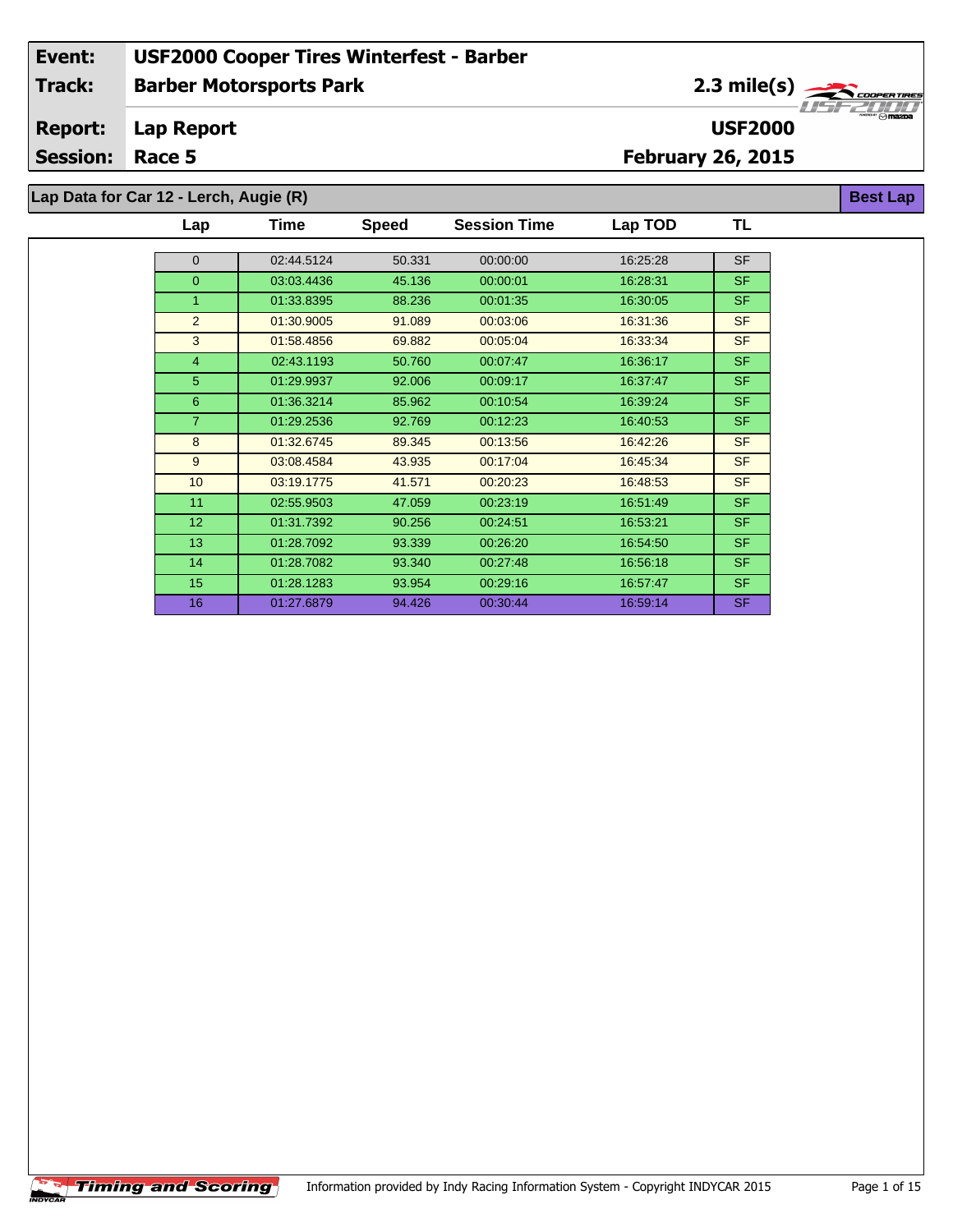2.3 mile(s)

**USF2000**

**Best Lap**

**Lap Report Report:**

**Session: Race 5**

**February 26, 2015**

**Lap Data for Car 14 - Stephens, Michai (R)**

| Lap             | Time       | <b>Speed</b> | <b>Session Time</b> | Lap TOD  | TL        |
|-----------------|------------|--------------|---------------------|----------|-----------|
| $\Omega$        | 02:42.3239 | 51.009       | 00:00:00            | 16:25:30 | <b>SF</b> |
| $\mathbf{0}$    | 03:00.8533 | 45.783       | 00:00:01            | 16:28:31 | <b>SF</b> |
| 1               | 01:34.1171 | 87.976       | 00:01:35            | 16:30:05 | <b>SF</b> |
| 2               | 01:33.1523 | 88.887       | 00:03:08            | 16:31:38 | <b>SF</b> |
| 3               | 01:56.7052 | 70.948       | 00:05:05            | 16:33:35 | <b>SF</b> |
| $\overline{4}$  | 02:42.8029 | 50.859       | 00:07:48            | 16:36:18 | <b>SF</b> |
| 5               | 01:30.0394 | 91.960       | 00:09:18            | 16:37:48 | <b>SF</b> |
| 6               | 01:29.3888 | 92.629       | 00:10:47            | 16:39:17 | <b>SF</b> |
| $\overline{7}$  | 01:27.7887 | 94.317       | 00:12:15            | 16:40:45 | <b>SF</b> |
| 8               | 01:38.9222 | 83.702       | 00:13:54            | 16:42:24 | <b>SF</b> |
| 9               | 03:08.1840 | 43.999       | 00:17:02            | 16:45:32 | <b>SF</b> |
| 10              | 03:18.9306 | 41.623       | 00:20:21            | 16:48:51 | <b>SF</b> |
| 11              | 02:56.5733 | 46.893       | 00:23:18            | 16:51:48 | <b>SF</b> |
| 12 <sup>°</sup> | 01:29.6357 | 92.374       | 00:24:47            | 16:53:17 | <b>SF</b> |
| 13              | 01:28.5443 | 93.513       | 00:26:16            | 16:54:46 | <b>SF</b> |
| 14              | 01:27.9188 | 94.178       | 00:27:44            | 16:56:14 | <b>SF</b> |
| 15              | 01:27.2748 | 94.873       | 00:29:11            | 16:57:41 | <b>SF</b> |
| 16              | 01:28.1375 | 93.944       | 00:30:39            | 16:59:09 | <b>SF</b> |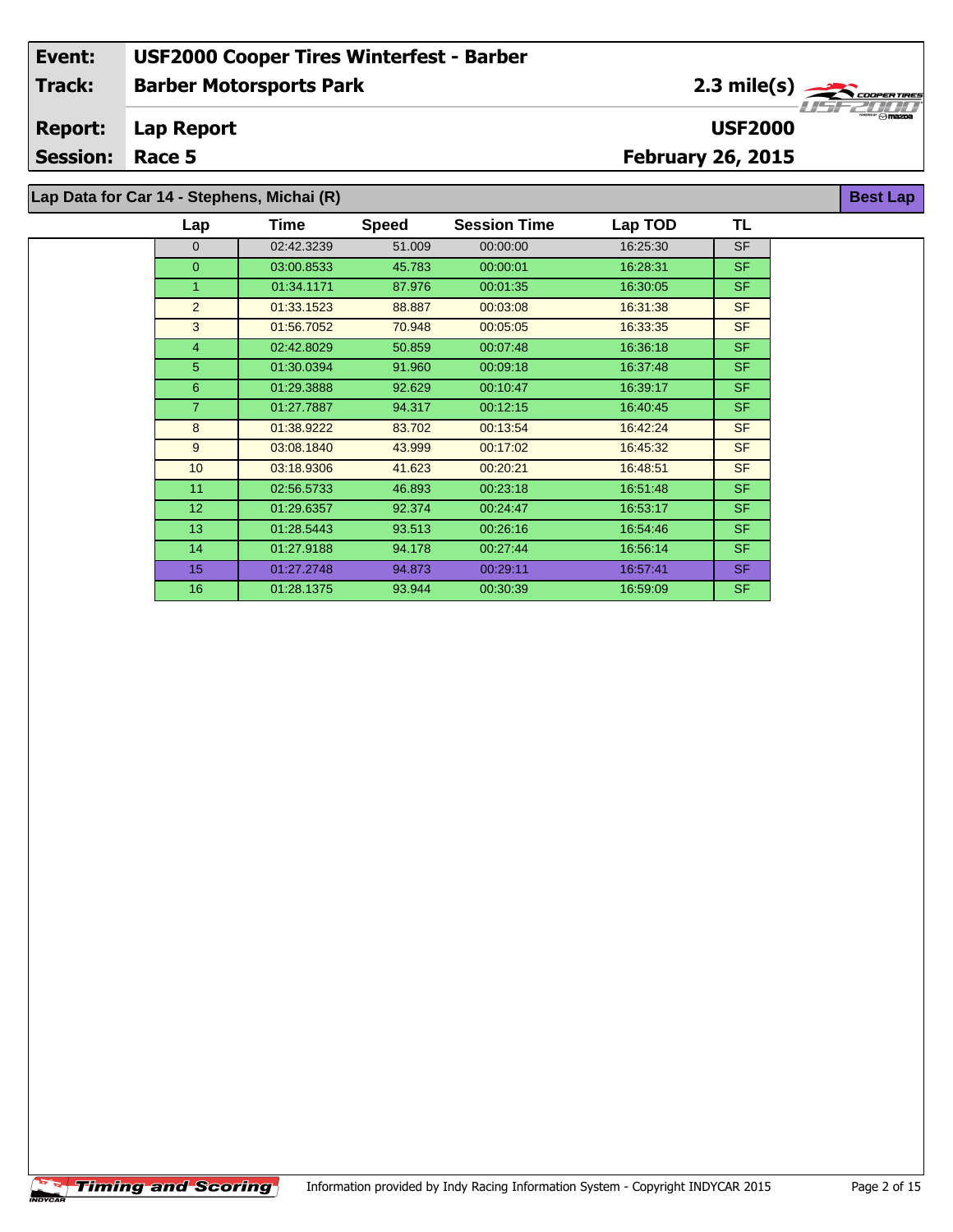2.3 mile(s)

**USF2000**

**Best Lap**

#### **Lap Report Report:**

**Session: Race 5**

## **February 26, 2015**

**Lap Data for Car 16 - Dayson, James**

| Lap            | Time       | <b>Speed</b> | <b>Session Time</b> | Lap TOD  | TL        |
|----------------|------------|--------------|---------------------|----------|-----------|
| $\Omega$       | 02:41.6525 | 51.221       | 00:00:00            | 16:25:34 | <b>SF</b> |
| $\overline{0}$ | 02:59.0361 | 46.248       | 00:00:03            | 16:28:33 | <b>SF</b> |
| 1.             | 01:42.4969 | 80.783       | 00:01:45            | 16:30:15 | <b>SF</b> |
| 2              | 01:41.7293 | 81.392       | 00:03:27            | 16:31:57 | <b>SF</b> |
| 3              | 01:41.4155 | 81.644       | 00:05:08            | 16:33:38 | <b>SF</b> |
| $\overline{4}$ | 02:43.2770 | 50.711       | 00:07:52            | 16:36:22 | <b>SF</b> |
| 5              | 01:39.1654 | 83.497       | 00:09:31            | 16:38:01 | <b>SF</b> |
| 6              | 01:37.3813 | 85.027       | 00:11:08            | 16:39:38 | <b>SF</b> |
| $\overline{7}$ | 01:37.4378 | 84.977       | 00:12:46            | 16:41:16 | <b>SF</b> |
| 8              | 01:35.9971 | 86.253       | 00:14:22            | 16:42:52 | <b>SF</b> |
| 9              | 02:44.7288 | 50.264       | 00:17:06            | 16:45:36 | <b>SF</b> |
| 10             | 03:19.9958 | 41.401       | 00:20:26            | 16:48:56 | <b>SF</b> |
| 11             | 02:55.2201 | 47.255       | 00:23:22            | 16:51:52 | <b>SF</b> |
| 12             | 01:37.7846 | 84.676       | 00:24:59            | 16:53:29 | <b>SF</b> |
| 13             | 01:35.7635 | 86.463       | 00:26:35            | 16:55:05 | <b>SF</b> |
| 14             | 01:35.3924 | 86.799       | 00:28:10            | 16.56.41 | <b>SF</b> |
| 15             | 01:35.0467 | 87.115       | 00:29:45            | 16:58:16 | <b>SF</b> |
| 16             | 01:34.0476 | 88.041       | 00:31:20            | 16:59:50 | <b>SF</b> |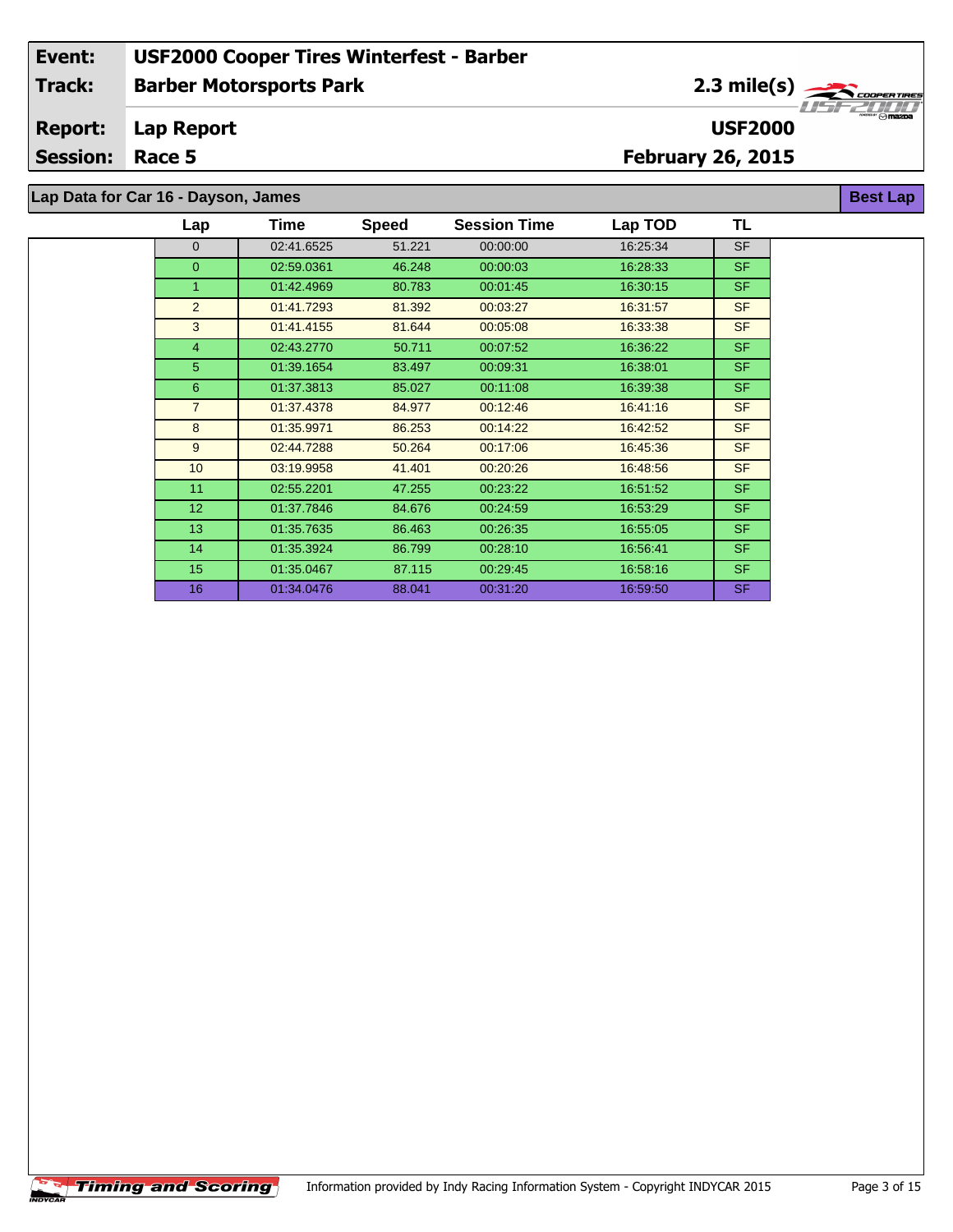2.3 mile(s)

**USF2000**

**Best Lap**

#### **Lap Report Report:**

**Session: Race 5**

 $\overline{\phantom{a}}$ 

## **February 26, 2015**

**Lap Data for Car 17 - Franzoni, Victor**

| Lap             | Time       | <b>Speed</b> | <b>Session Time</b> | Lap TOD  | TL        |
|-----------------|------------|--------------|---------------------|----------|-----------|
| $\mathbf{0}$    | 02:46.0834 | 49.854       | 00:00:00            | 16:25:25 | <b>SF</b> |
| $\overline{0}$  | 03:05.1590 | 44.718       | 00:00:00            | 16:28:30 | <b>SF</b> |
| 1               | 01:29.3052 | 92.716       | 00:01:29            | 16:29:59 | <b>SF</b> |
| 2               | 01:30.4772 | 91.515       | 00:02:60            | 16:31:30 | <b>SF</b> |
| 3               | 02:01.4674 | 68.166       | 00:05:01            | 16:33:31 | <b>SF</b> |
| $\overline{4}$  | 02:42.7586 | 50.873       | 00:07:44            | 16:36:14 | <b>SF</b> |
| 5               | 01:26.3682 | 95.869       | 00:09:10            | 16:37:41 | <b>SF</b> |
| 6               | 01:25.6125 | 96.715       | 00:10:36            | 16:39:06 | <b>SF</b> |
| $\overline{7}$  | 01:25.5609 | 96.773       | 00:12:02            | 16:40:32 | <b>SF</b> |
| 8               | 01:47.9456 | 76.705       | 00:13:50            | 16:42:20 | <b>SF</b> |
| 9               | 03:08.9235 | 43.827       | 00:16:58            | 16:45:29 | <b>SF</b> |
| 10              | 03:19.5396 | 41.496       | 00:20:18            | 16:48:48 | <b>SF</b> |
| 11              | 02:56.3032 | 46.965       | 00:23:14            | 16:51:44 | <b>SF</b> |
| 12 <sup>2</sup> | 01:26.4850 | 95.739       | 00:24:41            | 16:53:11 | <b>SF</b> |
| 13              | 01:25.3778 | 96.981       | 00:26:06            | 16.54.36 | <b>SF</b> |
| 14              | 01:26.2923 | 95.953       | 00:27:32            | 16:56:03 | <b>SF</b> |
| 15              | 01:25.8039 | 96.499       | 00:28:58            | 16:57:28 | <b>SF</b> |
| 16              | 01:25.0993 | 97.298       | 00:30:23            | 16:58:53 | <b>SF</b> |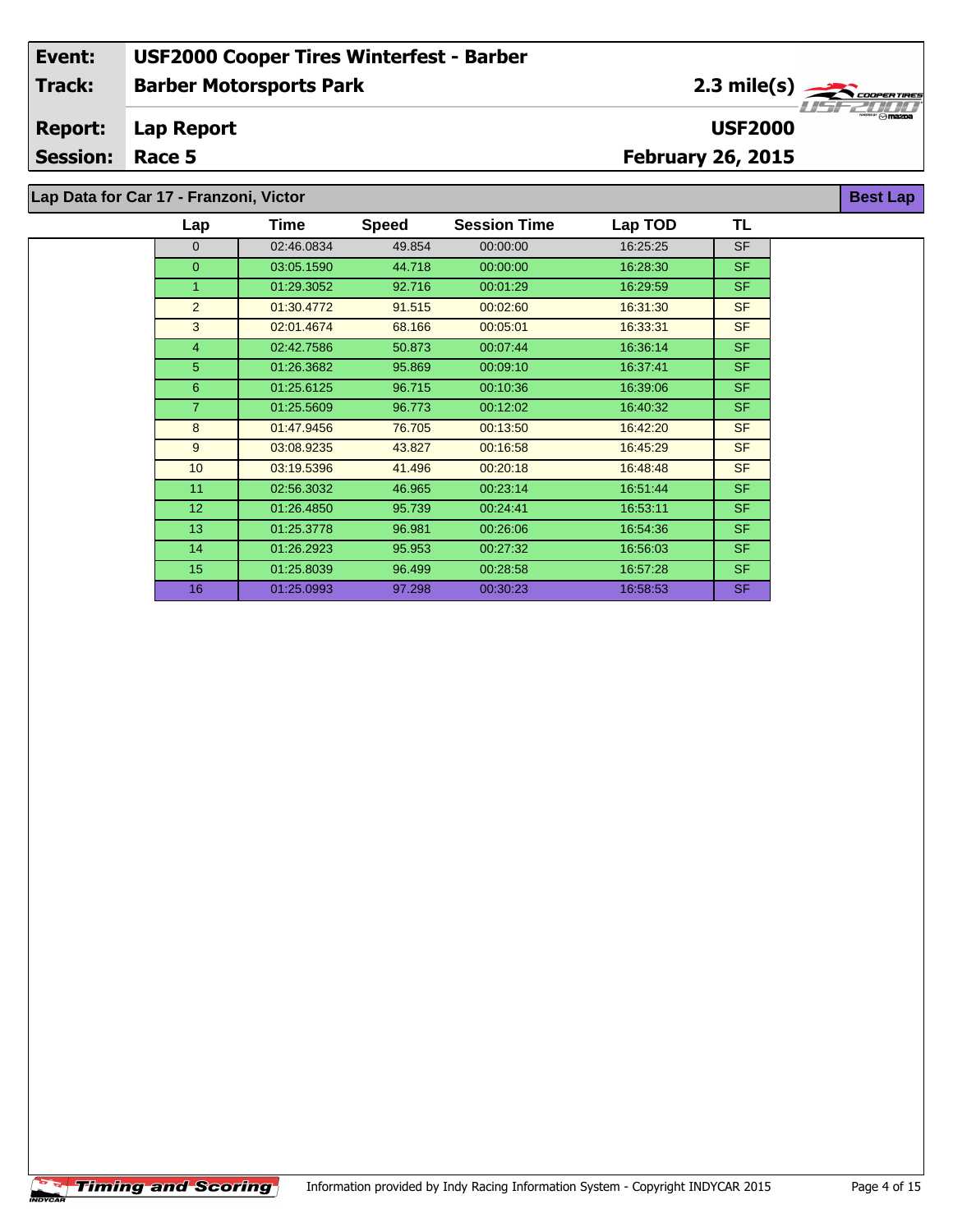2.3 mile(s)

**USF2000**

**Best Lap**

**Lap Report Report:**

**Session: Race 5**

## **February 26, 2015**

**Lap Data for Car 2 - Jamin, Nico**

| Lap             | Time       | <b>Speed</b> | <b>Session Time</b> | Lap TOD  | TL        |
|-----------------|------------|--------------|---------------------|----------|-----------|
| $\mathbf{0}$    | 02:45.4485 | 50.046       | 00:00:00            | 16:25:26 | <b>SF</b> |
| $\mathbf{0}$    | 03:04.7725 | 44.812       | 00:00:00            | 16:28:30 | <b>SF</b> |
| 1               | 01:29.8814 | 92.121       | 00:01:30            | 16:30:00 | <b>SF</b> |
| 2               | 01:30.5279 | 91.464       | 00:03:01            | 16:31:31 | <b>SF</b> |
| 3               | 02:01.0547 | 68.399       | 00:05:02            | 16:33:32 | <b>SF</b> |
| $\overline{4}$  | 02:42.8532 | 50.843       | 00:07:45            | 16:36:15 | <b>SF</b> |
| 5               | 01:26.2396 | 96.012       | 00:09:11            | 16:37:41 | <b>SF</b> |
| 6               | 01:25.5155 | 96.825       | 00:10:36            | 16:39:06 | <b>SF</b> |
| $\overline{7}$  | 01:25.5661 | 96.767       | 00:12:02            | 16:40:32 | <b>SF</b> |
| 8               | 01:48.1403 | 76.567       | 00:13:50            | 16:42:20 | <b>SF</b> |
| 9               | 03:09.1089 | 43.784       | 00:16:59            | 16:45:29 | <b>SF</b> |
| 10 <sup>1</sup> | 03:19.4078 | 41.523       | 00:20:19            | 16:48:49 | <b>SF</b> |
| 11              | 02:56.1672 | 47.001       | 00:23:15            | 16:51:45 | <b>SF</b> |
| 12 <sub>2</sub> | 01:26.6567 | 95.549       | 00:24:41            | 16:53:11 | <b>SF</b> |
| 13              | 01:25.0810 | 97.319       | 00:26:06            | 16:54:37 | <b>SF</b> |
| 14              | 01:25.5178 | 96.822       | 00:27:32            | 16:56:02 | <b>SF</b> |
| 15              | 01:24.6337 | 97.833       | 00:28:57            | 16:57:27 | <b>SF</b> |
| 16              | 01:24.6972 | 97.760       | 00:30:21            | 16:58:51 | <b>SF</b> |

 $\overline{\phantom{a}}$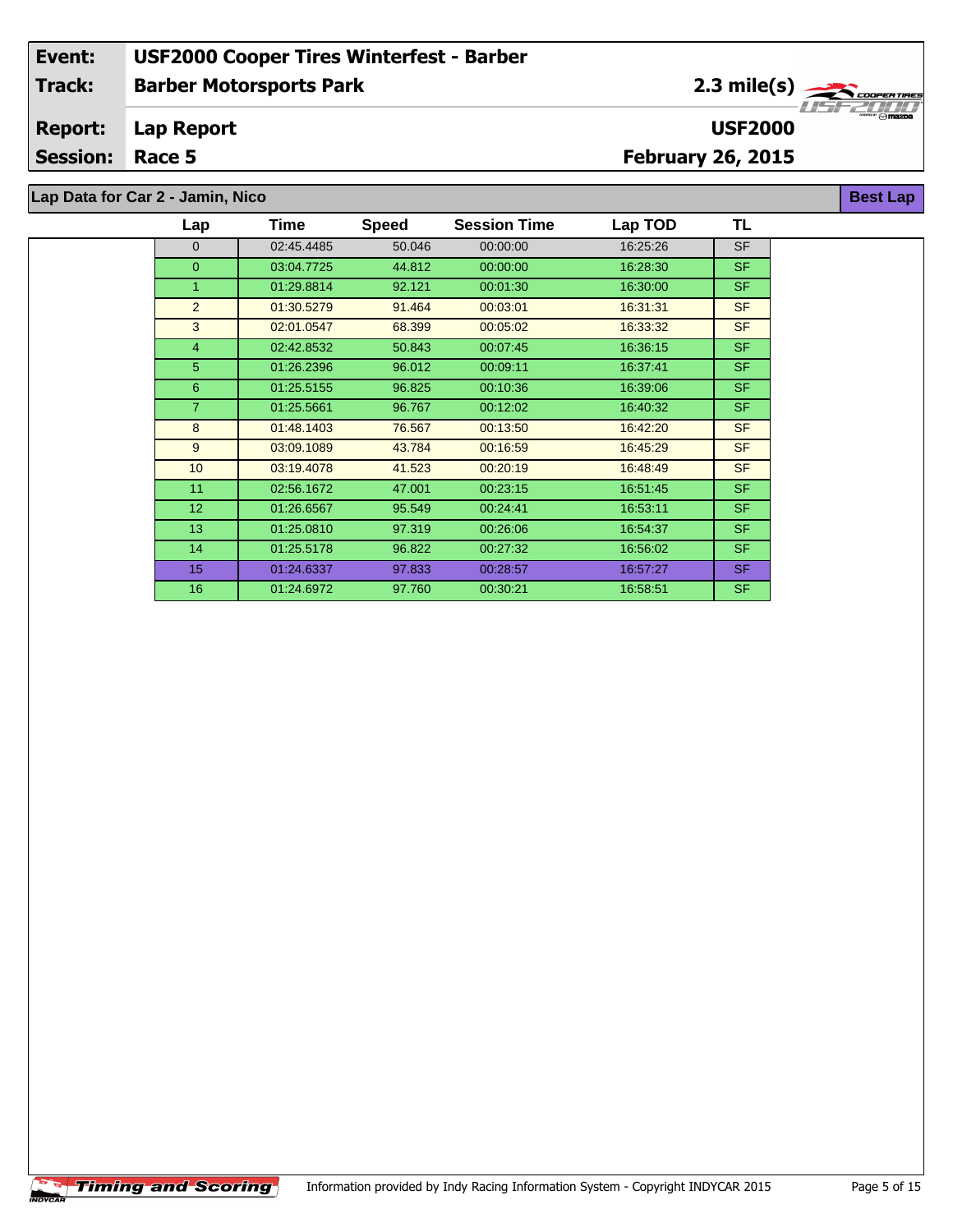| Event:                 | <b>USF2000 Cooper Tires Winterfest - Barber</b> |                          |                       |
|------------------------|-------------------------------------------------|--------------------------|-----------------------|
| Track:                 | <b>Barber Motorsports Park</b>                  |                          | 2.3 mile(s)           |
|                        | Report: Lap Report                              | <b>USF2000</b>           | 727727777<br>‴ ⊙mazoa |
| <b>Session: Race 5</b> |                                                 | <b>February 26, 2015</b> |                       |
|                        |                                                 |                          |                       |

**Lap Data for Car 22 - Eidson, Jake**

| Lap Data for Car 22 - Eidson, Jake |                         |             |              |                     |          |           | <b>Best Lap</b> |
|------------------------------------|-------------------------|-------------|--------------|---------------------|----------|-----------|-----------------|
|                                    | Lap                     | <b>Time</b> | <b>Speed</b> | <b>Session Time</b> | Lap TOD  | <b>TL</b> |                 |
|                                    | $\overline{0}$          | 02:46.2620  | 49.801       | 00:00:00            | 16:25:24 | SF        |                 |
|                                    | $\overline{\mathbf{0}}$ | 03:05.9168  | 44.536       | 00:00:00            | 16:28:30 | SF        |                 |
|                                    |                         |             |              |                     |          |           |                 |
|                                    |                         |             |              |                     |          |           |                 |
|                                    |                         |             |              |                     |          |           |                 |
|                                    |                         |             |              |                     |          |           |                 |
|                                    |                         |             |              |                     |          |           |                 |
|                                    |                         |             |              |                     |          |           |                 |
|                                    |                         |             |              |                     |          |           |                 |
|                                    |                         |             |              |                     |          |           |                 |
|                                    |                         |             |              |                     |          |           |                 |
|                                    |                         |             |              |                     |          |           |                 |
|                                    |                         |             |              |                     |          |           |                 |
|                                    |                         |             |              |                     |          |           |                 |
|                                    |                         |             |              |                     |          |           |                 |
|                                    |                         |             |              |                     |          |           |                 |
|                                    |                         |             |              |                     |          |           |                 |
|                                    |                         |             |              |                     |          |           |                 |
|                                    |                         |             |              |                     |          |           |                 |
|                                    |                         |             |              |                     |          |           |                 |
|                                    |                         |             |              |                     |          |           |                 |
|                                    |                         |             |              |                     |          |           |                 |
|                                    |                         |             |              |                     |          |           |                 |
|                                    |                         |             |              |                     |          |           |                 |
|                                    |                         |             |              |                     |          |           |                 |
|                                    |                         |             |              |                     |          |           |                 |
|                                    |                         |             |              |                     |          |           |                 |
|                                    |                         |             |              |                     |          |           |                 |
|                                    |                         |             |              |                     |          |           |                 |
|                                    |                         |             |              |                     |          |           |                 |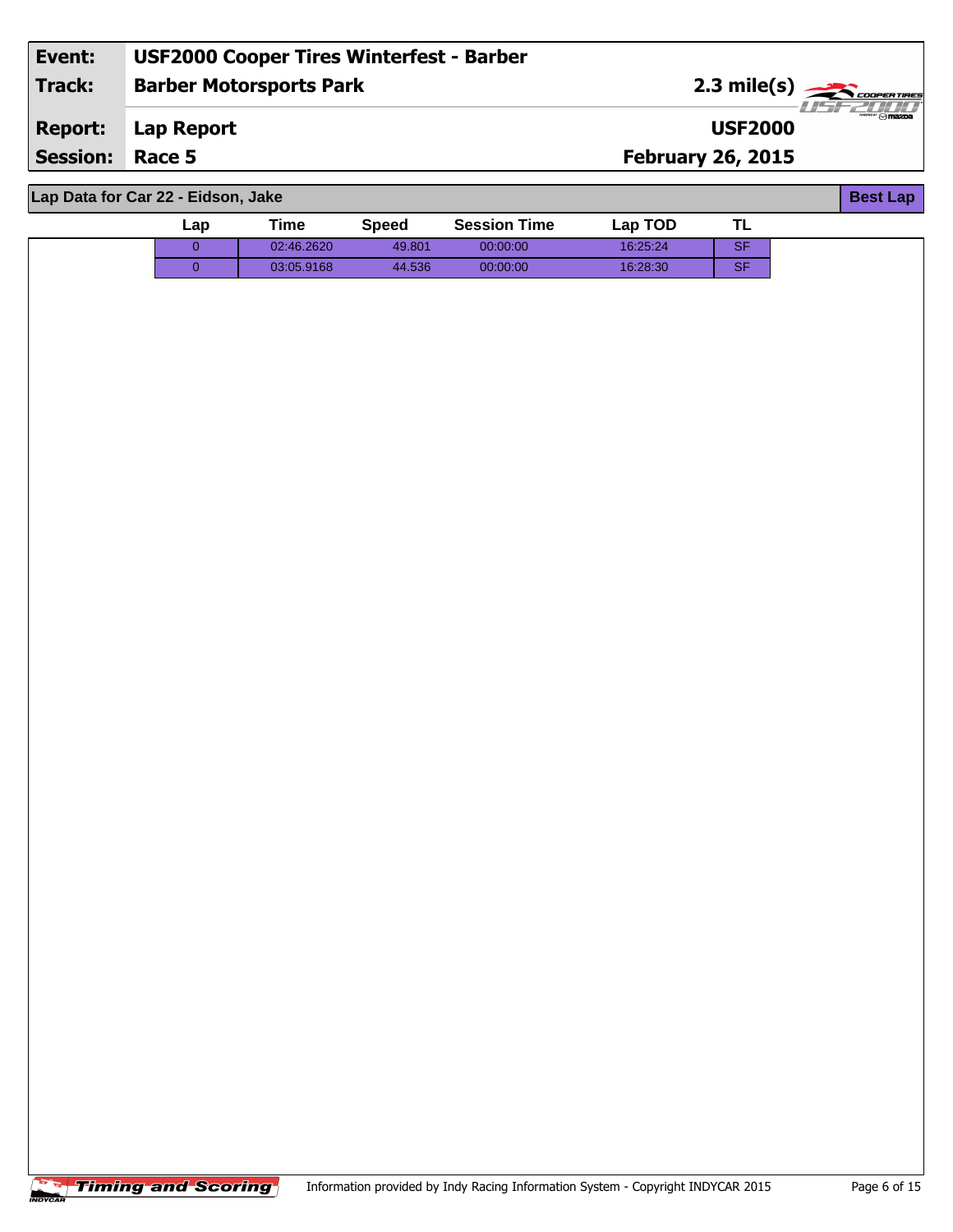2.3 mile(s)

**USF2000**

**Best Lap**

**Lap Report Report:**

**Session: Race 5**

 $\overline{\phantom{a}}$ 

**February 26, 2015**

**Lap Data for Car 3 - Telitz, Aaron**

| Lap            | Time       | <b>Speed</b> | <b>Session Time</b> | Lap TOD  | TL        |
|----------------|------------|--------------|---------------------|----------|-----------|
| $\Omega$       | 02:42.2533 | 51.031       | 00:00:00            | 16:25:32 | <b>SF</b> |
| $\overline{0}$ | 02:59.8562 | 46.037       | 00:00:02            | 16:28:32 | <b>SF</b> |
| $\mathbf{1}$   | 01:34.0672 | 88.022       | 00:01:36            | 16:30:06 | <b>SF</b> |
| 2              | 01:32.8728 | 89.154       | 00:03:09            | 16:31:39 | <b>SF</b> |
| 3              | 01:56.7766 | 70.905       | 00:05:05            | 16:33:35 | <b>SF</b> |
| $\overline{4}$ | 02:42.5916 | 50.925       | 00.07.48            | 16:36:18 | <b>SF</b> |
| 5              | 01:27.9788 | 94.114       | 00:09:16            | 16:37:46 | <b>SF</b> |
| 6              | 01:26.8799 | 95.304       | 00:10:43            | 16:39:13 | <b>SF</b> |
| $\overline{7}$ | 01:25.7429 | 96.568       | 00:12:08            | 16:40:39 | <b>SF</b> |
| 8              | 01:43.1602 | 80.264       | 00:13:52            | 16:42:22 | <b>SF</b> |
| 9              | 03:09.3684 | 43.724       | 00:17:01            | 16:45:31 | <b>SF</b> |
| 10             | 03:20.8978 | 41.215       | 00:20:22            | 16:48:52 | <b>SF</b> |
| 11             | 02:58.4908 | 46.389       | 00:23:20            | 16:51:50 | <b>SF</b> |
| 12             | 01:28.3293 | 93.740       | 00:24:49            | 16:53:19 | <b>SF</b> |
| 13             | 01:26.7137 | 95.487       | 00:26:15            | 16:54:46 | <b>SF</b> |
| 14             | 01:26.0099 | 96.268       | 00:27:41            | 16:56:12 | <b>SF</b> |
| 15             | 01:24.8851 | 97.544       | 00:29:06            | 16:57:36 | <b>SF</b> |
| 16             | 01:24.4119 | 98.090       | 00:30:31            | 16:59:01 | <b>SF</b> |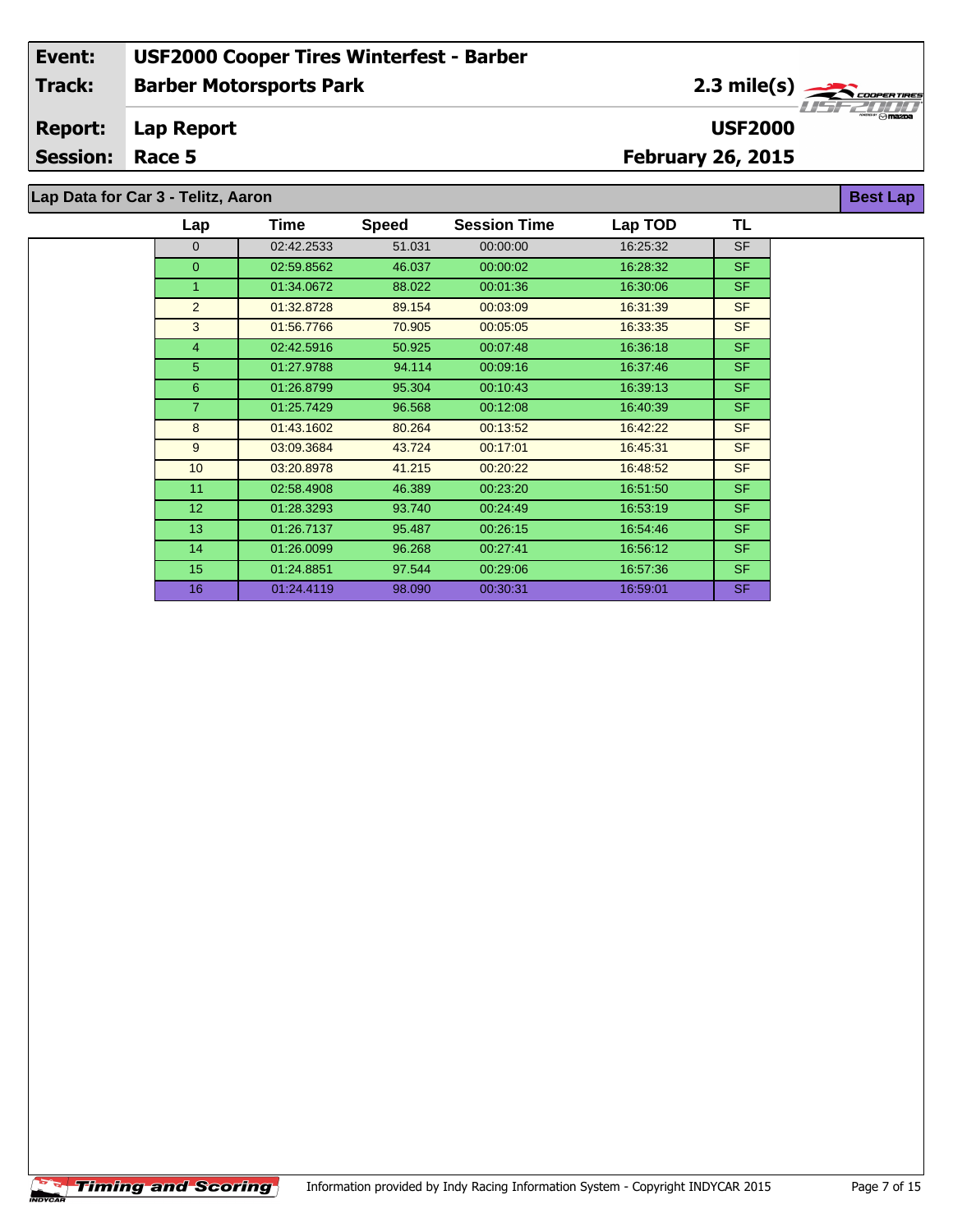2.3 mile(s)

**USF2000**

**Best Lap**

**Lap Report Report:**

**Session: Race 5**

**February 26, 2015**

**Lap Data for Car 33 - Martin, Anthony (R)**

| Lap             | Time       | <b>Speed</b> | <b>Session Time</b> | Lap TOD  | TL        |
|-----------------|------------|--------------|---------------------|----------|-----------|
| $\Omega$        | 02:45.3329 | 50.081       | 00:00:00            | 16:25:26 | <b>SF</b> |
| $\overline{0}$  | 03:04.1280 | 44.969       | 00:00:00            | 16:28:31 | <b>SF</b> |
| $\mathbf{1}$    | 01:30.2009 | 91.795       | 00:01:31            | 16:30:01 | <b>SF</b> |
| 2               | 01:31.0683 | 90.921       | 00:03:02            | 16:31:32 | <b>SF</b> |
| 3               | 02:00.8440 | 68.518       | 00:05:03            | 16:33:33 | <b>SF</b> |
| $\overline{4}$  | 02:43.0096 | 50.795       | 00:07:46            | 16:36:16 | <b>SF</b> |
| 5               | 01:27.4199 | 94.715       | 00:09:13            | 16:37:43 | <b>SF</b> |
| 6               | 01:26.2612 | 95.988       | 00:10:39            | 16:39:09 | <b>SF</b> |
| $\overline{7}$  | 01:26.2090 | 96.046       | 00:12:05            | 16:40:36 | <b>SF</b> |
| 8               | 01:45.6554 | 78.368       | 00:13:51            | 16:42:21 | <b>SF</b> |
| 9               | 03:09.0027 | 43.809       | 00:17:00            | 16:45:30 | <b>SF</b> |
| 10 <sup>°</sup> | 03:19.4803 | 41.508       | 00:20:20            | 16:48:50 | <b>SF</b> |
| 11              | 02:56.3321 | 46.957       | 00:23:16            | 16:51:46 | <b>SF</b> |
| 12 <sup>2</sup> | 01:27.6606 | 94.455       | 00:24:44            | 16:53:14 | <b>SF</b> |
| 13              | 01:26.5233 | 95.697       | 00:26:10            | 16.54.40 | <b>SF</b> |
| 14              | 01:26.0902 | 96.178       | 00:27:36            | 16:56:06 | <b>SF</b> |
| 15              | 01:25.8705 | 96.424       | 00:29:02            | 16:57:32 | <b>SF</b> |
| 16              | 01:26.6063 | 95.605       | 00:30:29            | 16:58:59 | <b>SF</b> |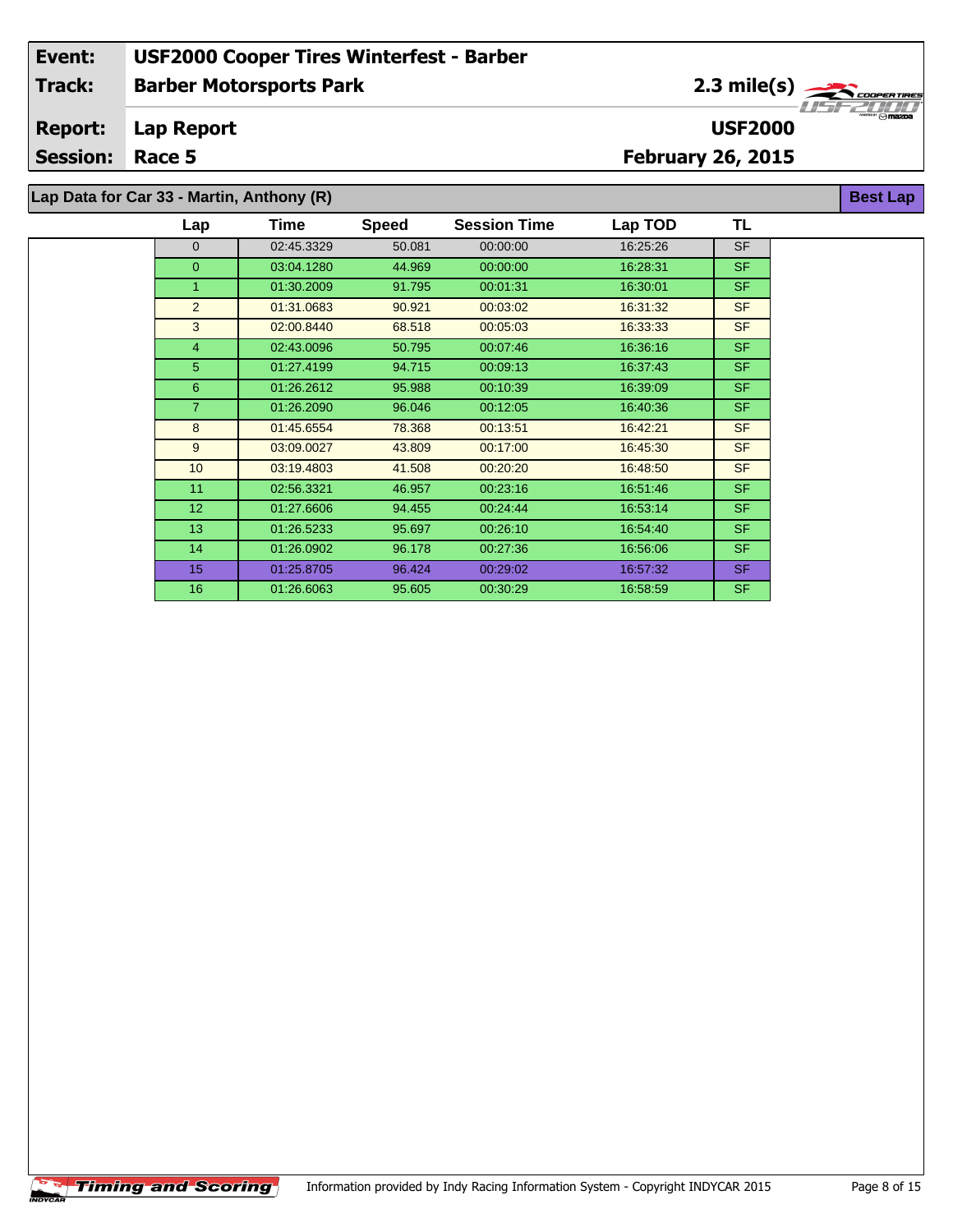2.3 mile(s)

**USF2000**

**Best Lap**

#### **Lap Report Report:**

**Session: Race 5**

## **February 26, 2015**

**Lap Data for Car 6 - Hanratty, Max (R)**

| Lap            | Time       | <b>Speed</b> | <b>Session Time</b> | Lap TOD  | TL        |
|----------------|------------|--------------|---------------------|----------|-----------|
| $\overline{0}$ | 02:41.8559 | 51.157       | 00:00:00            | 16:25:33 | <b>SF</b> |
| $\mathbf{0}$   | 02:59.0509 | 46.244       | 00:00:02            | 16:28:32 | <b>SF</b> |
| 1              | 01:37.5324 | 84.895       | 00:01:39            | 16:30:09 | SF.       |
| 2              | 01:35.2862 | 86.896       | 00:03:15            | 16:31:45 | <b>SF</b> |
| 3              | 01:52.3404 | 73.705       | 00:05:07            | 16:33:37 | <b>SF</b> |
| $\overline{4}$ | 02:43.0680 | 50.776       | 00:07:50            | 16:36:20 | <b>SF</b> |
| 5              | 01:34.4728 | 87.644       | 00:09:24            | 16:37:55 | <b>SF</b> |
| 6              | 01:33.0466 | 88.988       | 00:10:58            | 16:39:28 | <b>SF</b> |
| $\overline{7}$ | 01:32.0130 | 89.987       | 00:12:30            | 16:40:60 | <b>SF</b> |
| 8              | 01:33.0873 | 88.949       | 00:14:03            | 16:42:33 | <b>SF</b> |
| 9              | 03:02.2093 | 45.442       | 00:17:05            | 16:45:35 | <b>SF</b> |
| 10             | 03:19.7035 | 41.461       | 00:20:25            | 16:48:55 | <b>SF</b> |
| 11             | 02:55.2486 | 47.247       | 00:23:20            | 16:51:50 | <b>SF</b> |
| 12             | 01:33.8170 | 88.257       | 00:24:54            | 16:53:24 | <b>SF</b> |
| 13             | 01:31.1577 | 90.832       | 00:26:25            | 16:54:55 | <b>SF</b> |
| 14             | 01:30.5025 | 91.489       | 00:27:55            | 16:56:25 | <b>SF</b> |
| 15             | 01:29.1766 | 92.849       | 00:29:24            | 16:57:55 | <b>SF</b> |
| 16             | 01:30.1157 | 91.882       | 00:30:55            | 16:59:25 | <b>SF</b> |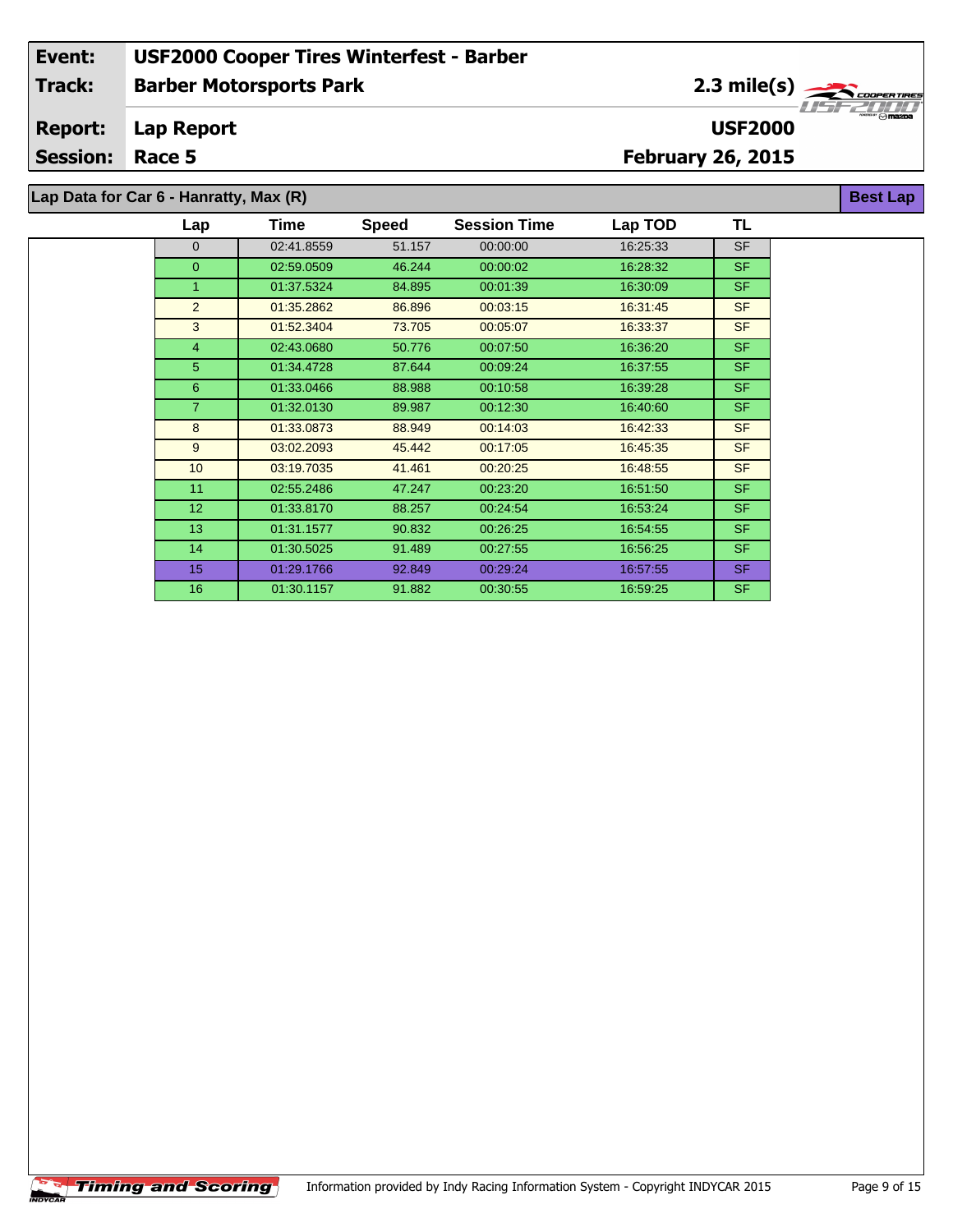**USF2000**

**Lap Report Report:**

**Session: Race 5**

**February 26, 2015**

**Lap Data for Car 80 - Thompson, Parker (R)**

| Lap             | Time       | <b>Speed</b> | <b>Session Time</b> | Lap TOD  | TL        |
|-----------------|------------|--------------|---------------------|----------|-----------|
| $\mathbf{0}$    | 02:45.2839 | 50.096       | 00:00:00            | 16:25:27 | <b>SF</b> |
| $\mathbf{0}$    | 03:03.6528 | 45.085       | 00:00:01            | 16:28:31 | <b>SF</b> |
| 1               | 01:30.5535 | 91.438       | 00:01:31            | 16:30:01 | <b>SF</b> |
| 2               | 01:29.8685 | 92.135       | 00:03:01            | 16:31:31 | <b>SF</b> |
| 3               | 02:00.9802 | 68.441       | 00:05:02            | 16:33:32 | <b>SF</b> |
| $\overline{4}$  | 02:43.0092 | 50.795       | 00:07:45            | 16:36:15 | <b>SF</b> |
| 5               | 01:27.3225 | 94.821       | 00:09:12            | 16:37:43 | <b>SF</b> |
| 6               | 01:26.3528 | 95.886       | 00:10:39            | 16:39:09 | SF.       |
| $\overline{7}$  | 01:26.3167 | 95.926       | 00:12:05            | 16:40:35 | <b>SF</b> |
| 8               | 01:45.5360 | 78.457       | 00:13:51            | 16:42:21 | <b>SF</b> |
| 9               | 03:08.9743 | 43.815       | 00:16:60            | 16:45:30 | <b>SF</b> |
| 10              | 03:19.4324 | 41.518       | 00:20:19            | 16:48:49 | <b>SF</b> |
| 11              | 02:56.2257 | 46.985       | 00:23:15            | 16:51:45 | <b>SF</b> |
| 12 <sup>2</sup> | 01:35.2855 | 86.897       | 00:24:51            | 16:53:21 | <b>SF</b> |
| 13              | 01:27.0124 | 95.159       | 00:26:18            | 16:54:48 | <b>SF</b> |
| 14              | 01:27.5929 | 94.528       | 00:27:45            | 16:56:15 | <b>SF</b> |
| 15              | 01:26.5576 | 95.659       | 00:29:12            | 16:57:42 | <b>SF</b> |
| 16              | 01:26.9711 | 95.204       | 00:30:39            | 16:59:09 | <b>SF</b> |



**Best Lap**

**Track:**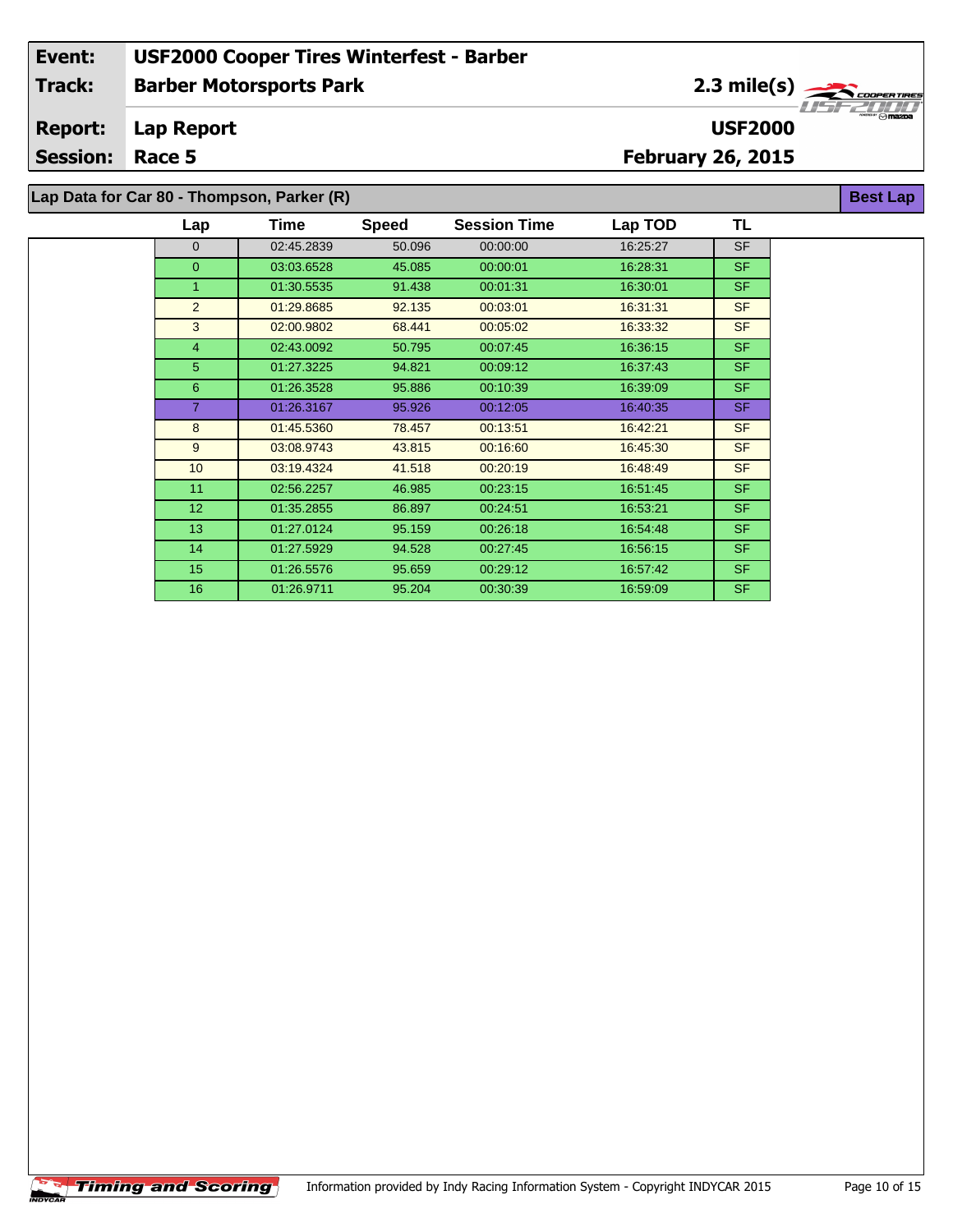2.3 mile(s)

**USF2000**

**Best Lap**

#### **Lap Report Report:**

**Session: Race 5**

## **February 26, 2015**

**Lap Data for Car 81 - Agren, Ayla (R)**

| Lap            | Time       | <b>Speed</b> | <b>Session Time</b> | Lap TOD  | TL        |
|----------------|------------|--------------|---------------------|----------|-----------|
| $\mathbf{0}$   | 02:43.7466 | 50.566       | 00:00:00            | 16:25:29 | <b>SF</b> |
| $\mathbf{0}$   | 03:02.2558 | 45.431       | 00:00:01            | 16:28:32 | <b>SF</b> |
| 1              | 01:35.4466 | 86.750       | 00:01:37            | 16:30:07 | <b>SF</b> |
| 2              | 01:32.8877 | 89.140       | 00:03:010           | 16:31:40 | <b>SF</b> |
| 3              | 01:56.3962 | 71.136       | 00:05:06            | 16:33:36 | <b>SF</b> |
| $\overline{4}$ | 02:42.8456 | 50.846       | 00:07:49            | 16:36:19 | <b>SF</b> |
| 5              | 01:29.8753 | 92.128       | 00:09:19            | 16:37:49 | <b>SF</b> |
| 6              | 01:29.4205 | 92.596       | 00:10:48            | 16:39:18 | <b>SF</b> |
| $\overline{7}$ | 01:27.7140 | 94.398       | 00:12:16            | 16:40:46 | <b>SF</b> |
| 8              | 01:38.3028 | 84.230       | 00:13:54            | 16:42:24 | <b>SF</b> |
| 9              | 03:08.2893 | 43.975       | 00:17:03            | 16:45:33 | <b>SF</b> |
| 10             | 03:18.9819 | 41.612       | 00:20:22            | 16:48:52 | <b>SF</b> |
| 11             | 02:56.4373 | 46.929       | 00:23:18            | 16:51:48 | <b>SF</b> |
| 12             | 01:31.1417 | 90.848       | 00:24:49            | 16:53:19 | <b>SF</b> |
| 13             | 01:27.9892 | 94.102       | 00:26:17            | 16:54:47 | <b>SF</b> |
| 14             | 01:28.3601 | 93.707       | 00:27:46            | 16:56:16 | <b>SF</b> |
| 15             | 01:27.0509 | 95.117       | 00:29:13            | 16:57:43 | <b>SF</b> |
| 16             | 01:27.3956 | 94.742       | 00:30:40            | 16:59:10 | <b>SF</b> |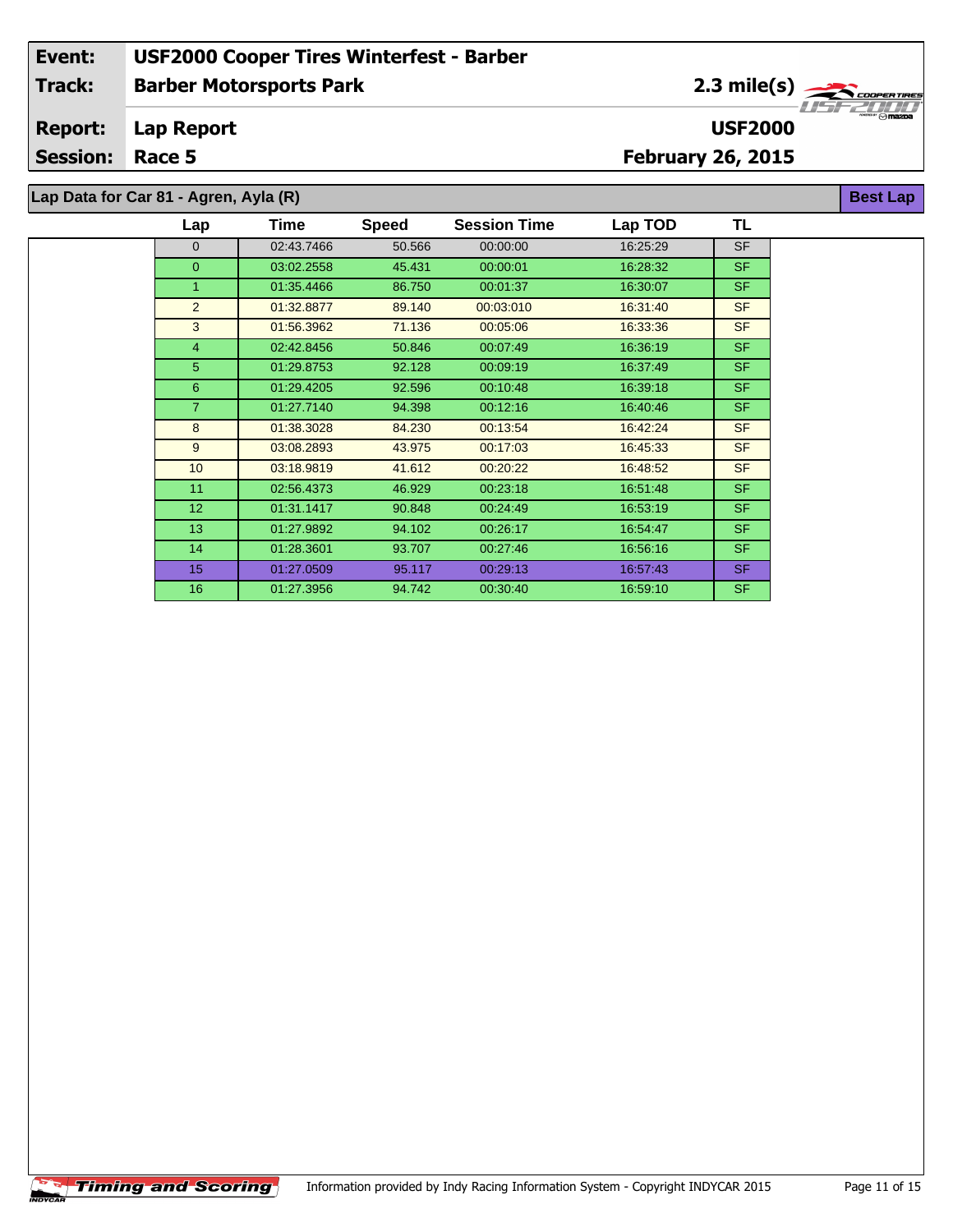#### **Barber Motorsports Park Lap Report February 26, 2015 Event: USF2000 Cooper Tires Winterfest - Barber Track: Report: Session: Race 5 USF2000** 2.3 mile(s) **Best Lap Lap Data for Car 82 - Gabin, Luke (R)**

| Lap           | Time       | <b>Speed</b> | <b>Session Time</b> | Lap TOD  | TL        |
|---------------|------------|--------------|---------------------|----------|-----------|
| $\Omega$      | 02:44.2395 | 50.414       | 00:00:00            | 16:25:28 | <b>SF</b> |
| 0             | 03:02.7178 | 45.316       | 00:00:01            | 16:28:31 | <b>SF</b> |
|               | 01:31.6001 | 90.393       | 00:01:32            | 16:30:02 | <b>SF</b> |
| $\mathcal{P}$ | 01:30.2436 | 91.752       | 00:03:03            | 16:31:33 | <b>SF</b> |
| 3             | 02:00.2940 | 68.831       | 00:05:03            | 16:33:33 | <b>SF</b> |
| 4             | 02:43.2900 | 50.707       | 00:07:46            | 16:36:16 | <b>SF</b> |
| 5             | 01:28.3733 | 93.693       | 00:09:15            | 16:37:45 | <b>SF</b> |
| 6             | 01:28.1107 | 93.973       | 00:10:43            | 16:39:13 | <b>SF</b> |

 $\overline{\phantom{a}}$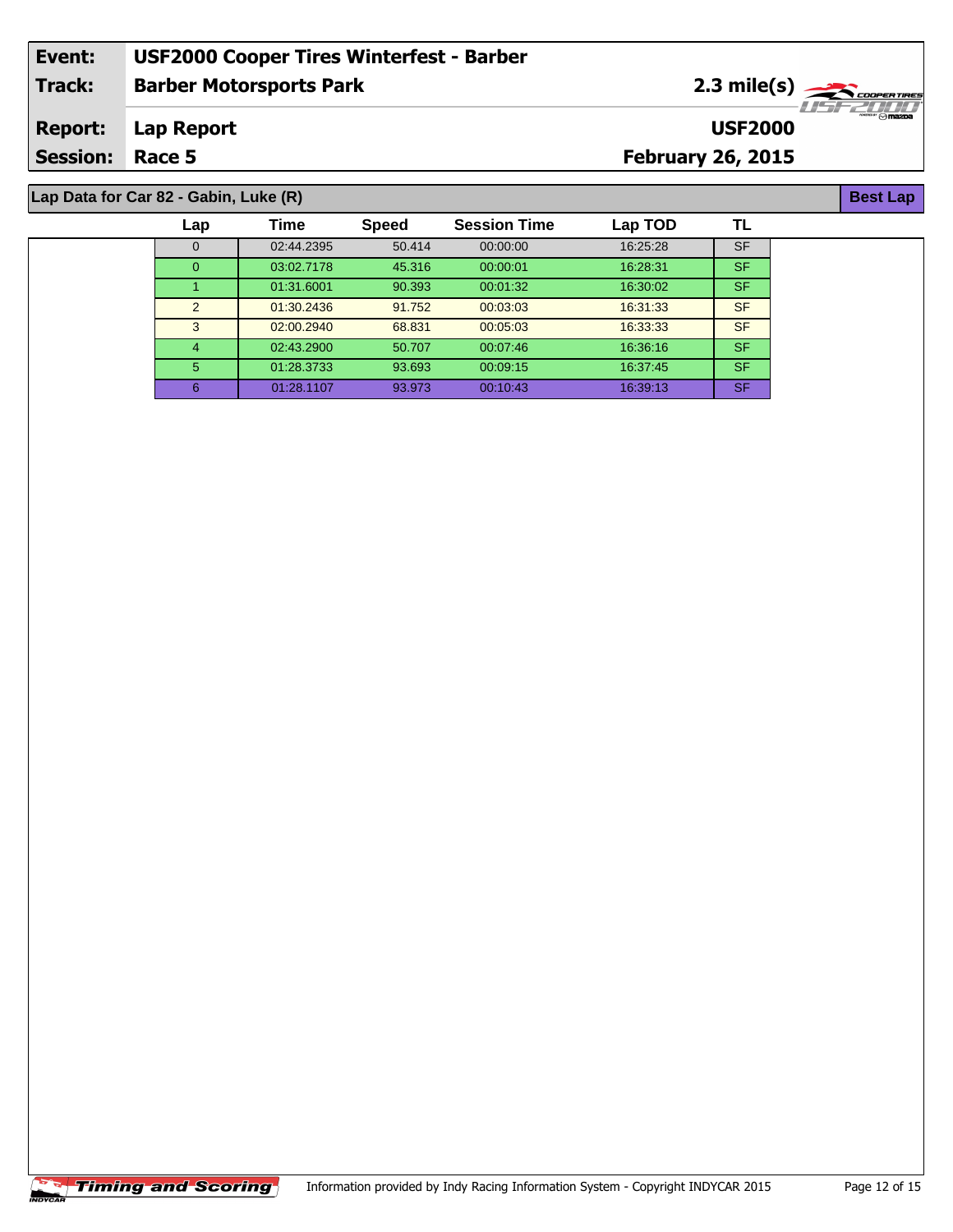2.3 mile(s)

**USF2000**

**Best Lap**

**Lap Report Report:**

**Session: Race 5**

 $\overline{\phantom{a}}$ 

**February 26, 2015**

**Lap Data for Car 83 - Rickards, Garth (R)**

| Lap            | Time       | <b>Speed</b> | <b>Session Time</b> | Lap TOD  | TL        |
|----------------|------------|--------------|---------------------|----------|-----------|
| $\mathbf{0}$   | 02:44.1993 | 50.427       | 00:00:00            | 16:25:29 | <b>SF</b> |
| $\mathbf{0}$   | 03:02.3770 | 45.400       | 00:00:01            | 16:28:31 | <b>SF</b> |
| $\mathbf{1}$   | 01:32.7307 | 89.291       | 00:01:34            | 16:30:04 | <b>SF</b> |
| 2              | 01:30.8993 | 91.090       | 00:03:05            | 16:31:35 | <b>SF</b> |
| 3              | 01:59.0215 | 69.567       | 00:05:04            | 16:33:34 | <b>SF</b> |
| $\overline{4}$ | 02:42.8230 | 50.853       | 00:07:47            | 16:36:17 | <b>SF</b> |
| 5              | 01:29.5894 | 92.422       | 00:09:16            | 16:37:46 | <b>SF</b> |
| 6              | 01:28.3216 | 93.748       | 00:10:45            | 16:39:15 | <b>SF</b> |
| $\overline{7}$ | 01:28.1349 | 93.947       | 00:12:13            | 16:40:43 | <b>SF</b> |
| 8              | 01:39.5265 | 83.194       | 00:13:52            | 16:42:22 | <b>SF</b> |
| 9              | 03:09.4138 | 43.714       | 00:17:02            | 16:45:32 | <b>SF</b> |
| 10             | 03:18.9269 | 41.623       | 00:20:21            | 16:48:51 | <b>SF</b> |
| 11             | 02:56.4920 | 46.914       | 00:23:17            | 16:51:47 | <b>SF</b> |
| 12             | 01:29.9297 | 92.072       | 00:24:47            | 16:53:17 | <b>SF</b> |
| 13             | 01:28.1077 | 93.976       | 00:26:15            | 16:54:45 | <b>SF</b> |
| 14             | 01:28.3236 | 93.746       | 00:27:43            | 16:56:13 | <b>SF</b> |
| 15             | 01:27.2649 | 94.884       | 00:29:11            | 16:57:41 | <b>SF</b> |
| 16             | 01:27.2486 | 94.901       | 00:30:38            | 16:59:08 | <b>SF</b> |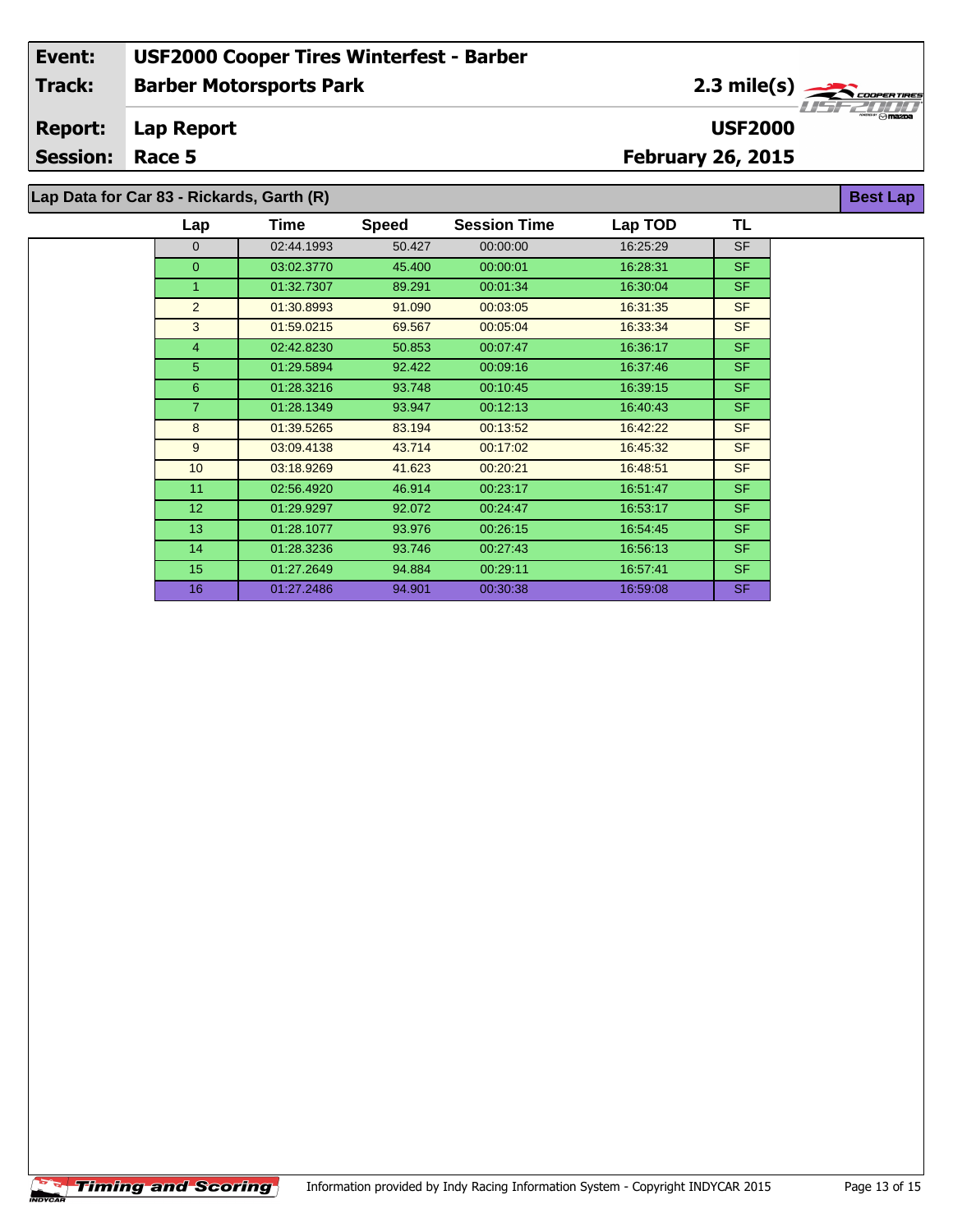2.3 mile(s)

**USF2000**

**Best Lap**

**Lap Report Report:**

**Session: Race 5**

**February 26, 2015**

**Lap Data for Car 84 - Lastochkin, Nikita (R)**

| Lap            | Time       | <b>Speed</b> | <b>Session Time</b> | Lap TOD   | TL        |
|----------------|------------|--------------|---------------------|-----------|-----------|
| $\Omega$       | 02:42.5309 | 50.944       | 00:00:00            | 16:25:31  | <b>SF</b> |
| $\overline{0}$ | 03:00.2424 | 45.938       | 00:00:01            | 16:28:31  | <b>SF</b> |
| 1              | 01:34.5800 | 87.545       | 00:01:36            | 16:30:06  | <b>SF</b> |
| 2              | 01:33.3263 | 88.721       | 00:03:09            | 16:31:39  | <b>SF</b> |
| 3              | 01:56.5668 | 71.032       | 00:05:06            | 16:33:36  | <b>SF</b> |
| $\overline{4}$ | 02:42.8610 | 50.841       | 00:07:49            | 16:36:19  | <b>SF</b> |
| 5              | 01:29.7396 | 92.267       | 00:09:18            | 16:37:48  | <b>SF</b> |
| 6              | 01:30.5096 | 91.482       | 00:10:49            | 16:39:19  | <b>SF</b> |
| $\overline{7}$ | 01:27.8172 | 94.287       | 00:12:17            | 16:40:47  | <b>SF</b> |
| 8              | 01:38.3653 | 84.176       | 00:13:55            | 16:42:25  | <b>SF</b> |
| 9              | 03:08.2084 | 43.994       | 00:17:03            | 16:45:33  | <b>SF</b> |
| 10             | 03:19.2627 | 41.553       | 00:20:23            | 16:48:53  | <b>SF</b> |
| 11             | 02:55.9966 | 47.046       | 00:23:19            | 16:51:49  | <b>SF</b> |
| 12             | 01:29.4863 | 92.528       | 00:24:48            | 16:53:18  | <b>SF</b> |
| 13             | 01:28.4439 | 93.619       | 00:26:16            | 16:54:47  | <b>SF</b> |
| 14             | 01:27.4901 | 94.639       | 00:27:44            | 16:56:14  | <b>SF</b> |
| 15             | 01:27.5463 | 94.579       | 00:29:11            | 16:57:42  | <b>SF</b> |
| 16             | 01:28.0873 | 93.998       | 00:30:40            | 16:59:010 | <b>SF</b> |